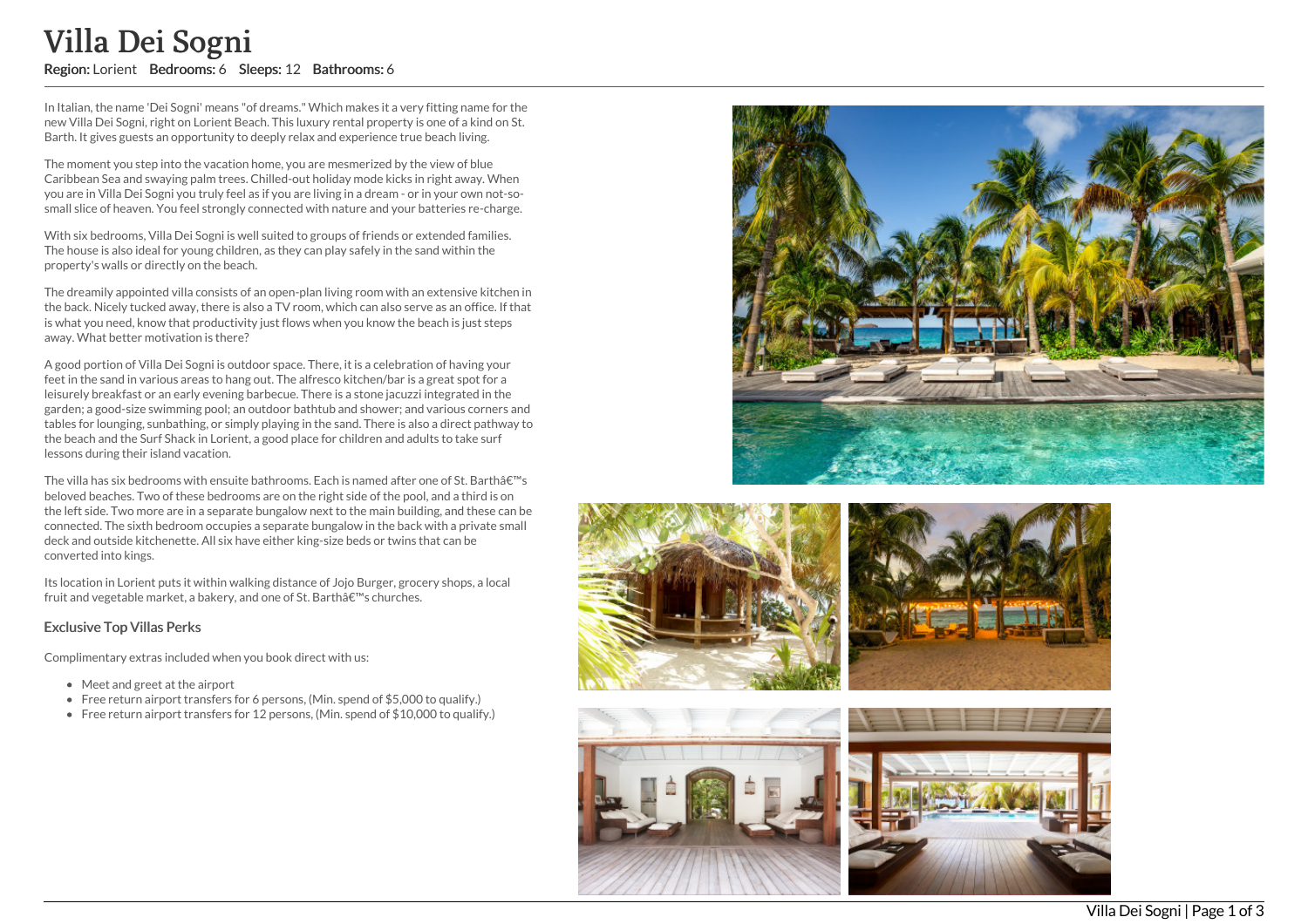





B